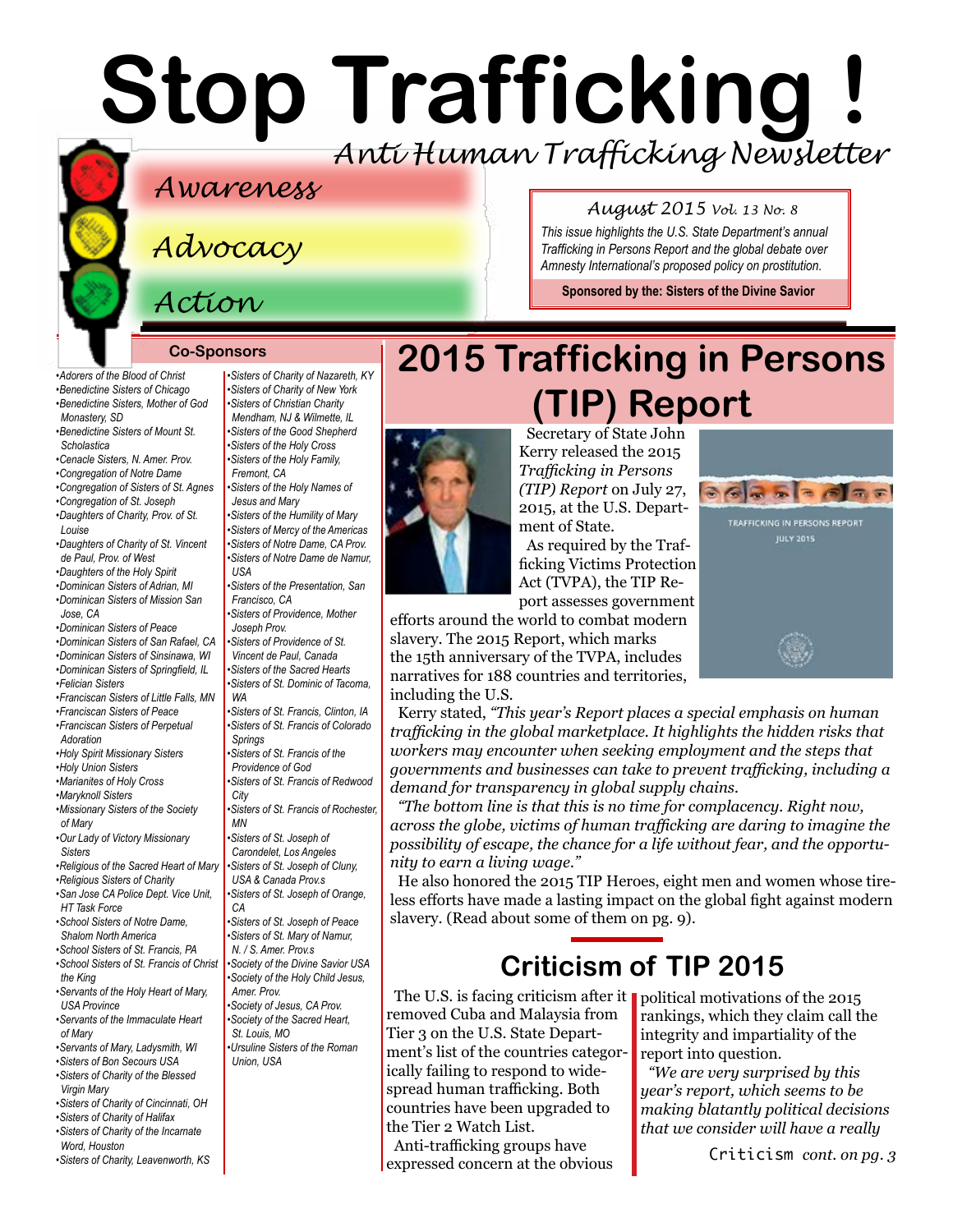

## **Victims of Exploitation**

### **Nigeria**

**Ghana to United States**

At 13 years old, Effia moved to the U.S. with family friends, excited to learn English and go to school something her parents in Ghana could not afford. When she arrived, these so-called friends forbade her from attending school and forced her to clean, cook, and watch their children for up to 18 hours a day. The father physically and sexually abused her. Effia received no payment and could not use the telephone or go outside. Six years later, after a particularly severe beating, she escaped the house and a neighbor called the police. With help from an NGO, Effia is finally in school and plans to become a nurse. (TIP, pg.33)

Aisha was at a friend's wedding when she was abducted by Boko Haram, along with her sister, the bride, and the bride's sister. They were taken to a camp where her friends were forcibly married to Boko Haram fighters. Aisha, at 19 years old, had to learn how to fight; she was trained how to shoot and kill, detonate bombs, and execute attacks on villages. She was forced to participate in armed operations, including against her own village; those that refused were buried in a mass grave. Aisha saw more than 50 people killed, including her sister, before she managed to escape. (TIP, pg. 39)

### **Pakistan to Somalia**

Ali and 19 other Pakistani men responded to a newspaper advertisement seeking fishermen to work in Saudi Arabia. Many of the men accepted the recruiters' promises. Others questioned the odd visa and recruitment process, but the recruiters assured them the official paperwork would be completed during a stop in Dubai. Once in Dubai, however, the recruiters confiscated the workers' passports and flew them to Somalia, where they were forced to work long, grueling hours, without pay, for a Somalian fishing company.

One Saturday, the men found a way to call their families and a human rights NGO from a local mosque. Their boss entered the mosque, beat them, and confiscated their cell phones. Fortunately, the workers hid one phone and used it to organize a rescue mission through the NGO. Twelve of the men were able to return home.

(TIP, pg. 17)

#### **Sierra Leone to Kuwait**

Thema paid approximately \$1,480 to Sierra Leonean recruiters who promised her a nursing job or hotel work in Kuwait. Upon her arrival in Kuwait, however, Thema was instead forced to work as a domestic worker for a private Kuwaiti family. Thema worked all day, every day without compensation. Her employers forbade her from leaving the house or from using a cell phone. The family eventually returned Thema to her recruiter, taking advantage of a guarantee allowing them to obtain a refund for domestic workers they are not happy with. She ran away from the recruiter to the Sierra Leonean Embassy and was placed in a Kuwaiti government-run shelter with approximately 300 other former domestic workers. Thema likely faces the same fate as other trafficking victims in Kuwait who run away from private homes—the cancellation of her residence permit and deportation. (TIP, pg.11)



Men rescued raise their hands when asked, "Who wants to go home?"

### **Ukraine to United States**

Over a period of several years, five Ukrainian brothers fraudulently promised 70 Ukrainians well-paying janitorial jobs at retail stores in the U.S. They further lured the workers with promises to pay for their room and board and all their travel expenses. Once the workers arrived in the U.S., however, the traffickers exacted reimbursement for \$10,000- \$50,000 in travel debts, making them work 10 to 12 hours per day, seven days a week to repay the debt, almost never providing compensation. The brothers abused the workers physically, psychologically, and sexually, and threatened to hurt the workers' families if they disobeyed. The brothers brought many of the workers into the U.S. illegally through Mexico. Over time, several new recruits were detained at the border and other victims bravely came forward, exposing the trafficking ring. Four of the brothers were convicted on charges of human trafficking; one remains a fugitive and is thought to be in Ukraine. (TIP. pg. 48) (<http://www.state.gov/j/tip/rls/tiprpt/2015/243362.htm>)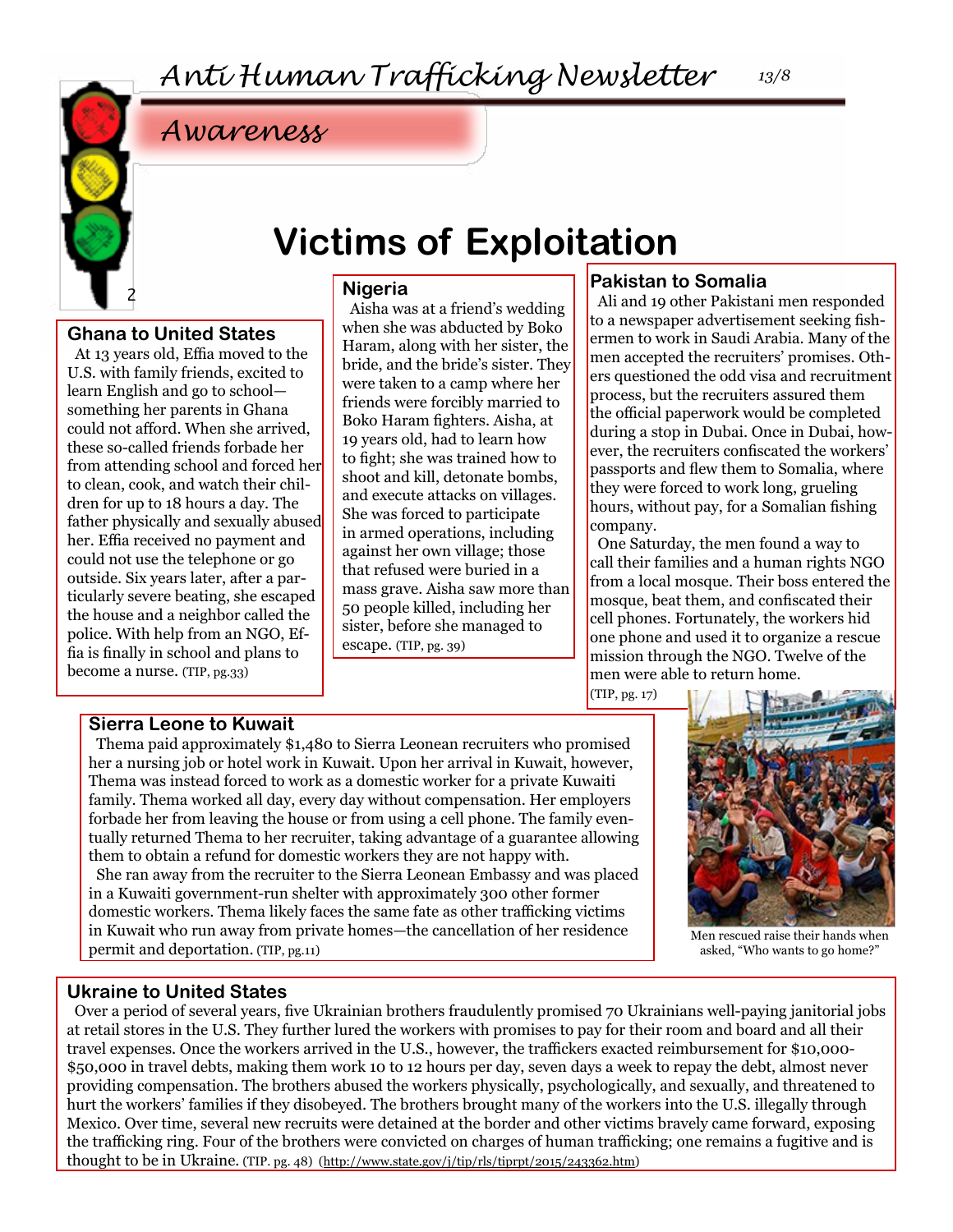### **Criticism** *cont. from pg. 1*

3

*detrimental impact on both the integrity of the report and progress in the global fight to end modern slavery,"*  said Melysa Sperber, director of the Alliance to End Slavery and Trafficking (ATEST). *"The TIP report can be a valuable tool in holding governments to account and there is a real import in maintaining its credibility."*

Under U.S. law, those countries on Tier 3 could trigger non-trade related sanctions, leading to restrictions on U.S. foreign assistance and access to global financial institutions such as the World Bank.

After 12 years on Tier 3, Cuba's sudden upgrade to the Tier 2 Watch List comes soon after the re-opening of the U.S. embassy in Havana and the reestablishment of diplomatic relations after 50 years of estrangement. Last year's TIP report contained criticism of Cuba's trafficking record, including allegations of child prostitution and forced labor by the Cuban government.

Senator Robert Menendez, a Democrat on the Senate Foreign Relations Committee, saw the move as politically motivated stating, *"You have to earn your way up the ladder, not just have political expediency be the reason that you get moved from Tier 3."*

The U.S. State Department insists that the upgrade is based on better cooperation between Washington and Havana on eradicating human trafficking and ensuring better protection of victims. The Cuban government is taking a more open and proactive approach to sharing information and the prosecution of traffickers.

Malaysia was also given an upgrade to the Tier 2 Watch List after a year on Tier 3. It comes as President

Obama works to smooth the way for the Trans-Pacific Partnership, a huge U.S.-led free trade deal with Malaysia and 11 other countries across southeast Asia. Malaysia's upgrade removes a potential barrier to getting the trade deal finalized, as countries on Tier 3 are theoretically barred from fasttracked trade deals.

Over the past year Malaysia has been accused of widespread forced labor in its electronics industry, used by major global electronics brands such as Samsung, Sony and Apple. It has also faced allegations of forced labor and trafficking in its palm oil industry.

The upgrade also follows the international outcry over the discovery of 139 graves in jungle trafficking camps near the border with Thailand, used to hold thousands of stateless Rohingya migrants to ransom. The U.S. State Department said that the discovery of the camps happened after the cut-off for evidence-gathering for the 2015 TIP report.

*"We are disappointed in the extreme,"* said Aidan McQuade, director of Anti-Slavery International. *"Abysmal forced labor on the scale we see in Malaysia, Qatar and Uzbekistan does not exist without fundamental failures in government. It's unfortunate that American interests seem to be diluting this message rather than holding governments to account and so transparently putting trade and political interests over human rights.* 

*What we are seeing here is the compromise of one of the most important diplomatic instruments in the struggle against slavery."*

In the report, the U.S. State Department said that while the government of Malaysia does not fully comply with its minimum standards for the

elimination of trafficking, it is making

significant efforts to do so. (TIP, pg. 234) Uzbekistan has also been upgraded from Tier 3 to the Tier 2 Watch List, despite continuing concerns over its use of state-sanctioned forced labor in its annual cotton harvest.

Thailand remained on Tier 3 since 2014, despite concerted lobbying from the Thai government for an upgrade. Last year a Guardian newspaper investigation revealed slavery in the supply chain of farmed Thai shrimp sold in supermarkets across the world. This July a follow-up investigation also revealed that Rohingya migrants held prisoner in a network of trafficking camps in southern Thailand were being sold onto Thai fishing boats and that Thai fishermen were actively facilitating the trafficking rings, exploiting hundreds of thousands of Rohingya migrants attempting to make the crossing into Malaysia.

Qatar remains on the Tier 2 Watch List since 2014. According to TIP policy, countries can remain on the Tier 2 Watch List for three years before an automatic relegation to Tier 3.

The U.S. State Department's Office to Monitor and Combat Trafficking in Persons, which produces the TIP report, has been beset by a leadership vaccuum after the sudden departure of Ambassador Lou CdeBaca in December 2014. President Obama only confirmed Susan Coppedge, a former assistant U.S. State Attorney as his replacement in late July 2015. ([http://www.theguardian.com/global-devel](http://www.theguardian.com/global-development/2015/jul/27/us-human-trafficking-in-persons-report-und)[opment/2015/jul/27/us-human-trafficking](http://www.theguardian.com/global-development/2015/jul/27/us-human-trafficking-in-persons-report-und)[in-persons-report-under-fire-cuba-malaysia](http://www.theguardian.com/global-development/2015/jul/27/us-human-trafficking-in-persons-report-und)[upgraded\)](http://www.theguardian.com/global-development/2015/jul/27/us-human-trafficking-in-persons-report-und)

(<http://www.state.gov/rss/channels/tip.xml>)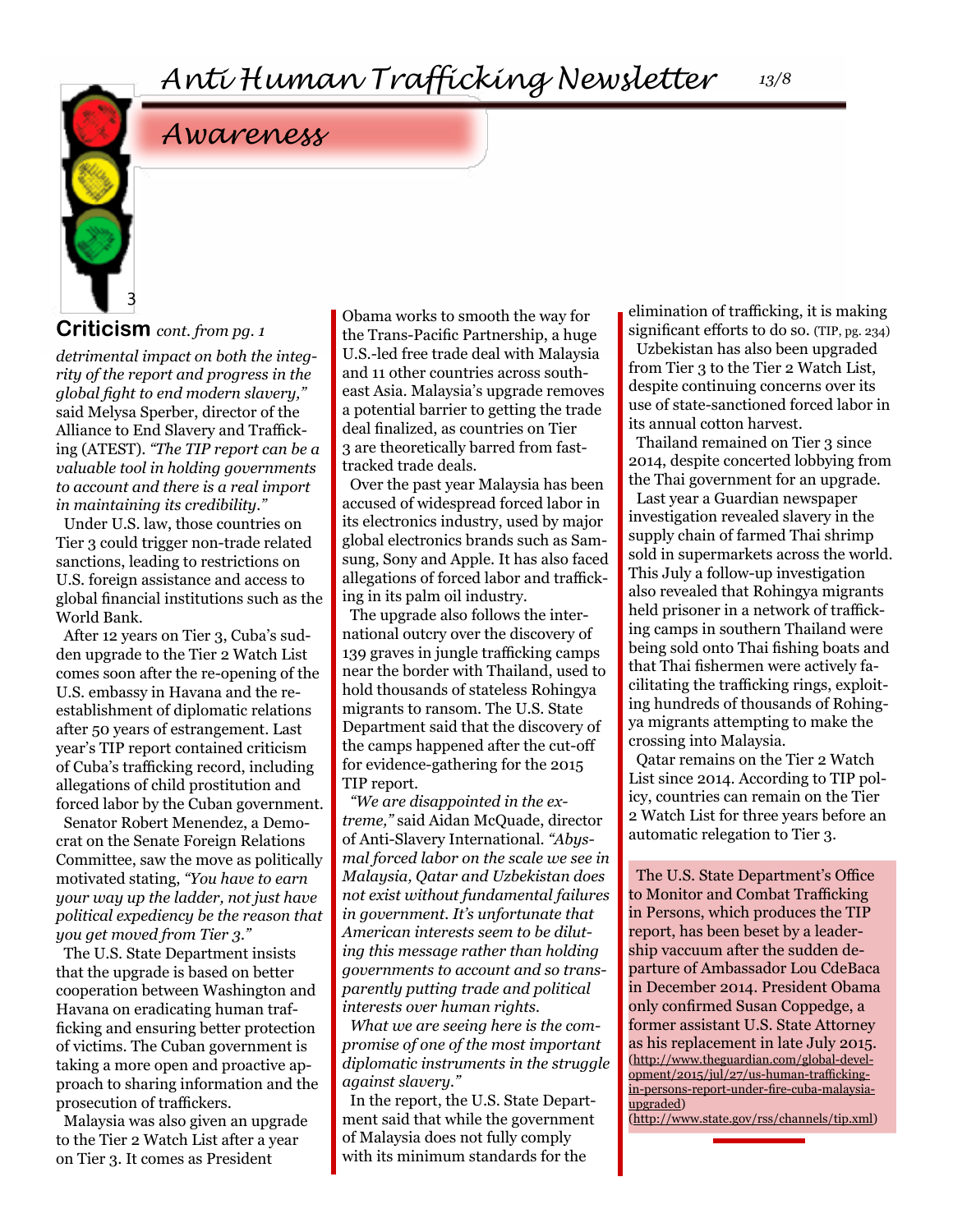

### **TIP Global Statistics**

During 2014 there were: 10,051 (•418) prosecutions, 4,443 (•216) convictions, 44,462 (•11,438) victims identified, and 20 new or amended legislation. (• Indicates labor cases/victims).

### **Special Interest Topics:**

- Declaration by Global Religious Leaders Against Modern Slavery (TIP, pg. 10)
- The 15th Anniversary of the U.N. Palermo Protocol (TIP, pg. 11)
- The Link Between Extractive Industries and Sex Trafficking (see next column)
- Overcoming Harmful Cultural Norms (TIP, pg. 20)
- Preventing Domestic Servitude in Diplomatic Households (TIP, pg. 21)
- New Research on Abusive Recruitment Practices and Human Trafficking (TIP, pg. 10)
- Verité Report on Human Trafficking in Federal and Corporate Supply Chains (TIP, pg. 22-23)
- ([http://verite.org/sites/default/files/images/](http://verite.org/sites/default/files/images/Verite-Executive_Order_13627.pdf) [Verite-Executive\\_Order\\_13627.pdf\)](http://verite.org/sites/default/files/images/Verite-Executive_Order_13627.pdf)
- Beyond Witness Testimony (TIP, pg. 26)
- New at the ILO: Updates to the Forced Labor Convention (TIP, pg. 28) ([http://www.unodc.org/documents/](http://www.unodc.org/documents/human-trafficking/2015/Recruitment_Fees_Report-Final-22_June_2015_AG) [human-trafficking/2015/Recruitment\\_Fees\\_](http://www.unodc.org/documents/human-trafficking/2015/Recruitment_Fees_Report-Final-22_June_2015_AG) [Report-Final-22\\_June\\_2015\\_AG\\_Final.pdf\)](http://www.unodc.org/documents/human-trafficking/2015/Recruitment_Fees_Report-Final-22_June_2015_AG) ([http://www.ilo.org/global/publications/](http://www.ilo.org/global/publications/working-papers/WCMS_377813/lang--en/index.htm) [working-papers/WCMS\\_377813/lang--en/](http://www.ilo.org/global/publications/working-papers/WCMS_377813/lang--en/index.htm) [index.htm](http://www.ilo.org/global/publications/working-papers/WCMS_377813/lang--en/index.htm))
- Kailash Satyarthi: Recipient of the 2014 Nobel Peace Prize (TIP, pg. 30)
- Coalition of Immokalee Workers: Recipient of the 2015 Presidential Award for Extraordinary Efforts to Combat Trafficking in Persons (TIP, pg. 35)
- Modern Slavery as a Tactic in Armed Conflicts (see pg. 5)

([http://www.state.gov/j/tip/rls/](http://www.state.gov/j/tip/rls/tiprpt/2015/243363.htm) [tiprpt/2015/243363.htm](http://www.state.gov/j/tip/rls/tiprpt/2015/243363.htm))

### **The Link Between Extractive Industries and Sex Trafficking**

Extractive industries involve the removal of non-renewable raw materials such as oil, gas, metals, and minerals from the earth. Although communities can benefit from such industries by using these natural resources for sustainable development, their extraction has also *"triggered violent conflicts, degraded the environment, worsened gender and other inequalities, displaced communities, and undermined democratic governance,"* according to the UN Development Program. Furthermore, mining, drilling, and quarrying activities often occur in relatively remote areas with minimal infrastructure and limited rule of law, leading to the development of makeshift communities, such as mining "boom towns," that are vulnerable to crime.

Forced labor in extractive industries has been well-documented; however, the link between these industries and sex trafficking is increasingly an issue of grave concern among governments and advocates alike. Bolivian and Peruvian girls are subjected to sex trafficking in mining areas in Peru, and women and girls are subjected to sex trafficking near gold mines in Suriname and Guyana. NGOs have reported continued commercial sexual exploitation of children related to mining sectors in Madagascar. In some areas, this exploitation involves organized crime. For example, in Colombia, NGOs report organized criminal groups control sex trafficking in some mining areas.

Any discovery of raw materials will necessarily lead to a large influx of workers and other individuals, some of whom will create a demand for the commercial sex industry. In Senegal, a gold rush resulted in rapid migration

from across West Africa; some of these migrants are women and children exploited in sex trafficking. Likewise, in the oil industry, individuals are sometimes recruited with false promises of work opportunities, but instead are exploited in the sex trade. Service providers in areas near camps surrounding large-scale oil extraction facilities, such as the Bakken oil fields in North Dakota, report that sex traffickers are exploiting women in the area, including Native American women.

Sex trafficking related to extractive industries often occurs with impunity. Areas where extraction activities occur may be difficult to access and lack meaningful government presence. Information on victim identification and law enforcement efforts in mining areas can be difficult to obtain or verify. Convictions for sex trafficking related to the extractive industries were lacking in 2014, despite the widespread scope of the problem. (TIP, pg. 19)



Bangladeshi children working off family debts by stuffing cigarettes with tobacco. (TIP, pg. 37)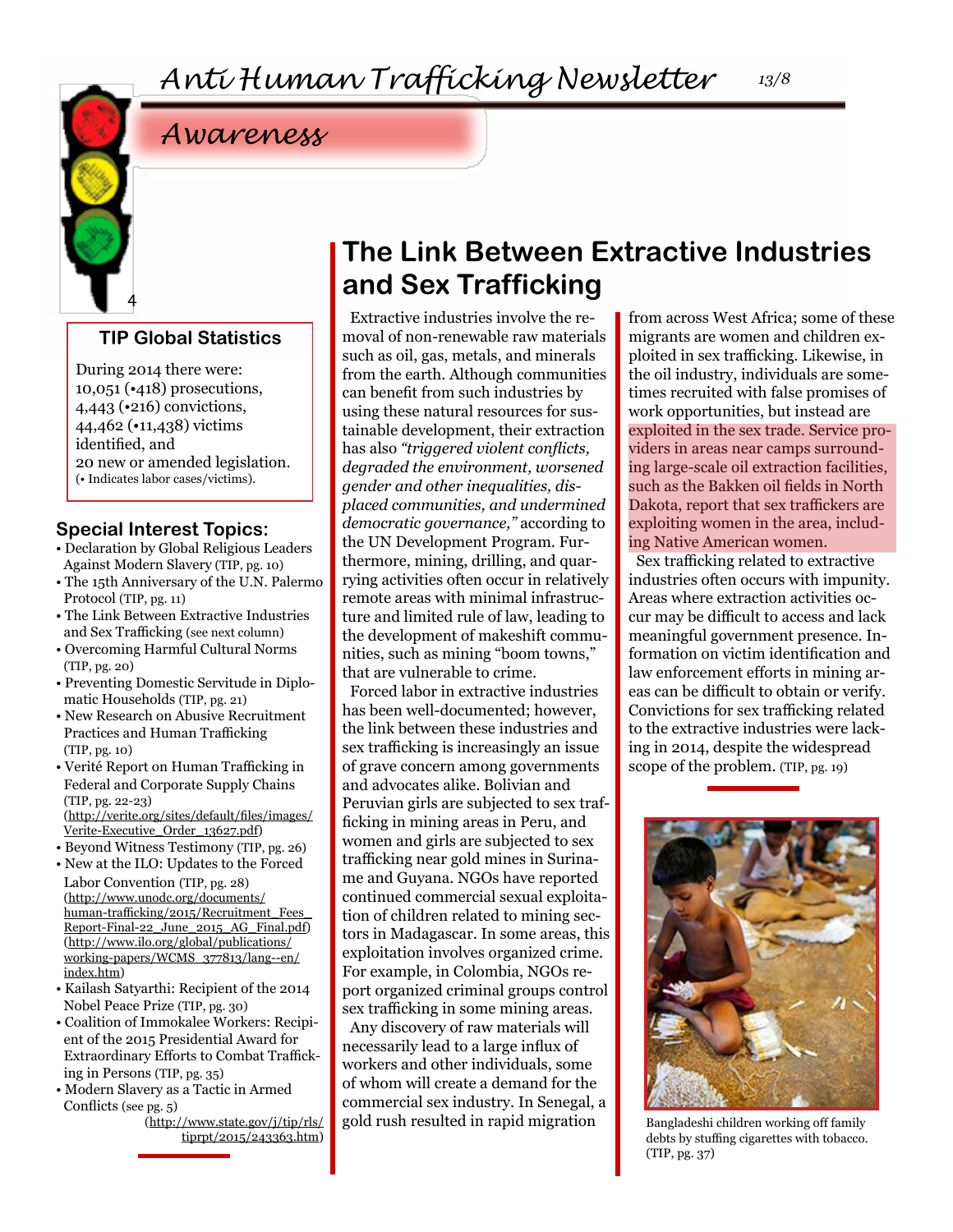5

### **MODERN SLAVERY AS A TACTIC IN ARMED CONFLICTS**

Armed groups, violent extremists, and militias fuel conflicts that devastate communities and weaken social and governmental structures, leaving adults and children defenseless and vulnerable. Women and children in armed conflicts are particularly vulnerable to multiple abuses, including those involving human trafficking and sexual and gender-based violence.

*Awareness*

The use of modern slavery as a tactic in the armed conflicts in Iraq and Syria is particularly alarming. The Islamic State of Iraq and the Levant (ISIL), as well as other armed groups and militias, continue to intimidate populations and devastate communities through unconscionable violence, fear, and oppression. ISIL has made the targeting of women and children, particularly from Yezidi and other minority groups, a hallmark of its campaign of atrocities. In the past year, ISIL has abducted, systematically raped, and abused thousands of women and children, some as young as eight years of age. Many of the horrific human rights abuses that ISIL has engaged in also amount to human trafficking. Women and children are sold and enslaved, distributed to ISIL fighters as spoils of war, forced into marriage and domestic servitude, or subjected to horrific physical and sexual abuse. ISIL has established "markets" where women and children are sold with price tags attached and has published a list of rules on how to treat female slaves once captured.

In a recent UN report, women and girls who managed to escape from ISIL recounted how they were treated. A young woman shared how she was taken to a school and given to an ISIL emir as his slave, and in another case,



150 unmarried girls and women were reportedly transported to Syria from Iraq to be given to ISIL fighters as rewards. Some isolated reports indicate ISIL has begun transporting captive women and girls to buyers in the Gulf. Men and boys are also vulnerable to trafficking, as entire families are reportedly abducted and forced to work in agriculture, such as on sheep and poultry farms in Iraq. Additionally, there is growing concern that some ISIL recruits from Central Asian countries may be vulnerable to trafficking after arriving in Syria. Others, deceived by recruiters promising jobs in Turkey, are later taken to Syria and forced by extremist groups to fight, work, or endure sexual servitude.

ISIL continues to actively and unlawfully recruit, including by abduction, train, and use children—some as young as 12 years old—as soldiers in Iraq and Syria. These children are forced to undergo military training to join the front lines of combat, while some are deployed as human shields or made to patrol ISIL checkpoints. In training camps, children nicknamed "Cubs of the Caliphate" are trained to use weapons, make bombs, and deploy as suicide bombers.

Whole communities in Iraq and Syria continue to be displaced internally and in neighboring countries, as increasing numbers of adults and children flee the horrors of war, including those perpetrated by ISIL and other armed groups. The UN estimates 2.8 million individuals in Iraq have been displaced and nearly four million Syrians have fled the country, mostly to Turkey, Jordan, Lebanon, and Iraq. This displacement is compounded by the use of human trafficking as a tactic by ISIL in the armed conflict.

The use of modern slavery in armed conflicts is not unique to ISIL, but is also evident in the case of other armed groups that are forcibly recruiting children and training them to be soldiers or otherwise exploiting them. Boko Haram has forcibly recruited and used child soldiers as young as 12 years old, and abducted women and girls in the northern region of Nigeria, some of whom it later subjected to domestic servitude, other forms of forced labor, and sexual servitude through forced marriages to its militants. In Somalia, al-Shabaab has recruited and used children in armed conflict. The Lord's Resistance Army, a Ugandan rebel group that operates in eastern regions of the Central African Republic, enslaves boys and girls for use as cooks, porters, concubines, and combatants. The use of human trafficking in the midst of armed conflicts further amplifies the unspeakable devastation communities and families experience and perpetuates intimidation and fear among oppressed communities.

(TIP, pg. 37)

*13/8*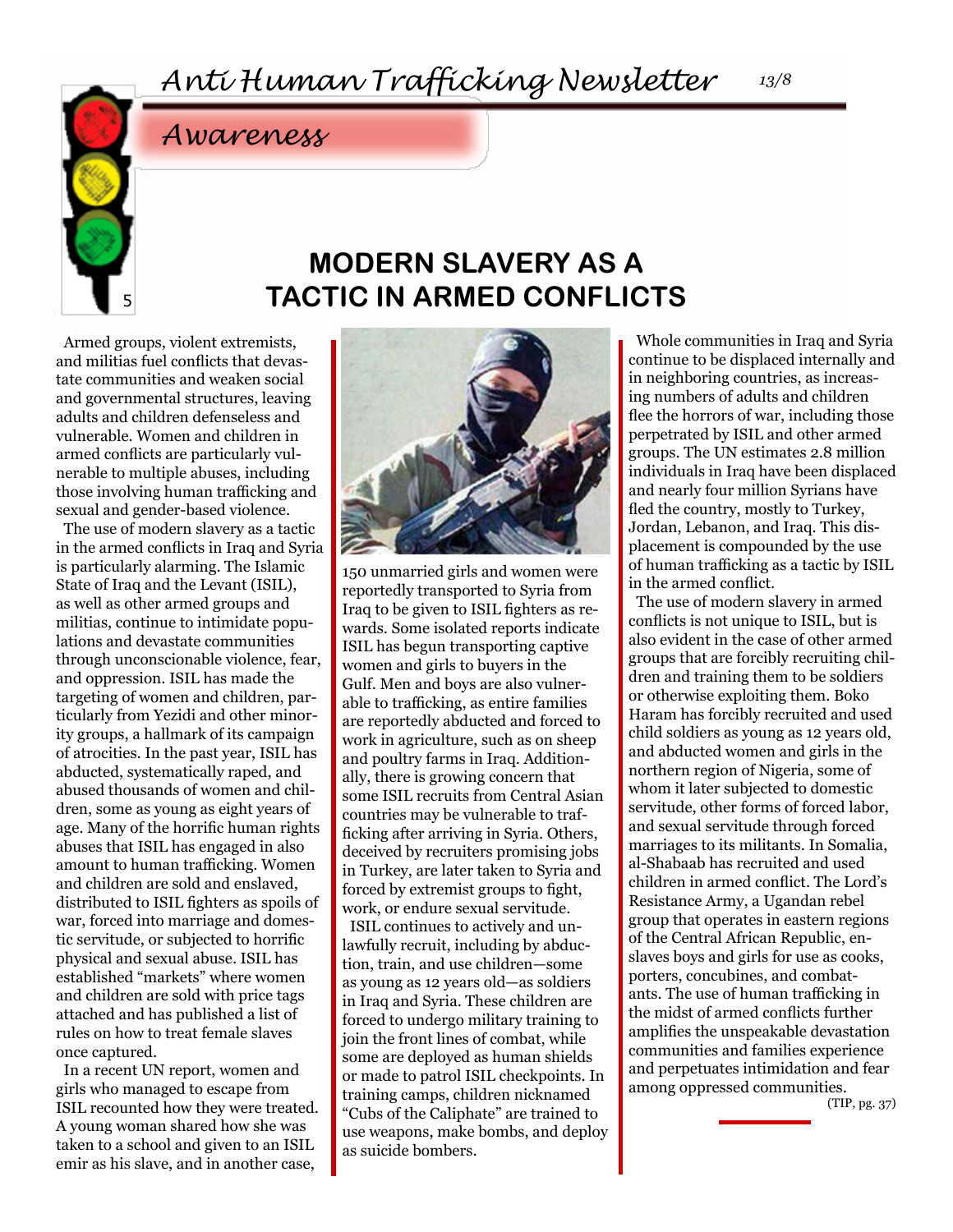## **United States Self-Critique**

6

The U.S. is a source, transit, and destination country for men, women, transgender individuals, and children—both U.S. citizens and foreign nationals—subjected to sex trafficking and forced labor. Trafficking can occur in both legal and illicit industries, including in commercial sex, hospitality, sales crews, agriculture, manufacturing, janitorial services, construction, shipyards, restaurants, health and elder care, salon services, fairs and carnivals, peddling and begging, and domestic service. Individuals who entered the U.S. with and without legal status have been identified as trafficking victims, including participants in visa programs for temporary workers who filled labor needs in many of the industries described above.

Victims originate from almost every region of the world; the top three countries of origin of federally identified victims in fiscal year (FY) 2014 were the U.S., Mexico, and the Philippines. Particularly vulnerable populations in the U.S. include: children in the child welfare and juvenile justice systems; runaway and homeless youth; children working in agriculture; American Indians and Alaska Natives; migrant laborers; foreign national domestic workers in diplomatic households; employees of businesses in ethnic communities; populations with limited English proficiency; persons with disabilities; rural populations; and lesbian, gay, bisexual, and transgender individuals. Some U.S. citizens engage in child sex tourism in foreign countries. (TIP, pg. 352-57)

### **Global Call to Amnesty International:**

**Do NOT Legalize Pimps, Brothel Owners and 'Johns'** *Editor Note: The decision of AI was not known at the time of this posting.*

On July 22, 2015 an open letter went to Amnesty International's (AI) Secretary General, Executive Director, and the Board of Directors prior to AI's International Council Meeting scheduled to meet in Dublin, from August 7 to 11, 2015. It carried over 400 signatures "representative of a wide breadth of national and international human rights advocates, women's rights organizations, faith-based and secular organizations and concerned individuals, deeply troubled by AI's proposal to adopt a policy that calls for the decriminalization of pimps, brothel owners and buyers of sex — the pillars of a \$99 billion global sex industry."

The response to the open letter issued by CATW was so exceedingly positive that it became a campaign on Change. org with 3000 signatures and more signing on minute-by-minute.

To sign, go to: [https://www.change.org/p/](https://www.change.org/p/amnesty-international-vote-no-to-decriminalizing-pimps-brothel-owners-and-b) [amnesty-international-vote-no-to-decriminaliz](https://www.change.org/p/amnesty-international-vote-no-to-decriminalizing-pimps-brothel-owners-and-b)[ing-pimps-brothel-owners-and-buyers-of-sex](https://www.change.org/p/amnesty-international-vote-no-to-decriminalizing-pimps-brothel-owners-and-b) 

Excerpts from the letter follow: AI has been "a beacon in mobilizing the public to ensure governments' implementation of the principles of the Universal Declaration of Human

Rights. However, the 'Draft Policy on Sex Work' flies in the face of this historical reputation.

This policy "is incomprehensibly proposing the wholesale decriminalization of the sex industry, which in effect



port limited harm reduction policies in the sex industry seem far more concerned with the health of sex buyers than the lives of prostituted and sex trafficked women. On the

> Amnesty *cont. pg. 7*

legalizes pimping, brothel owning and sex buying. ([http://tasmaniantimes.com/](http://tasmaniantimes.com/images/uploads/Circular_18_Draft_Policy_on_Sex_Work_final.pdf) [images/uploads/Circular\\_18\\_Draft\\_Policy\\_on\\_](http://tasmaniantimes.com/images/uploads/Circular_18_Draft_Policy_on_Sex_Work_final.pdf)

[Sex\\_Work\\_final.pdf\)](http://tasmaniantimes.com/images/uploads/Circular_18_Draft_Policy_on_Sex_Work_final.pdf) "Growing evidence shows the catastrophic effects of decriminalization of the sex trade. The German government, for example, which deregulated the industry of prostitution in 2002, has found that the sex industry was not made safer for women after the enactment of its law. Instead, the explosive growth of legal brothels in Germany has triggered an increase in sex trafficking.

"Amnesty appears to shape its opinion about the sex industry primarily from the perspective of the HIV/AIDS sector, including UNAIDS. As worthy as their global work is, it is evident that these groups have very little understanding, if any, of violence against women and the intersection of race, gender and inequality.

"Defending the health and human rights of women is significantly more complex than the single aim of protecting individuals from HIV/AIDS, however critical. The primary goals of UNAIDS and other agencies that sup-

*13/8*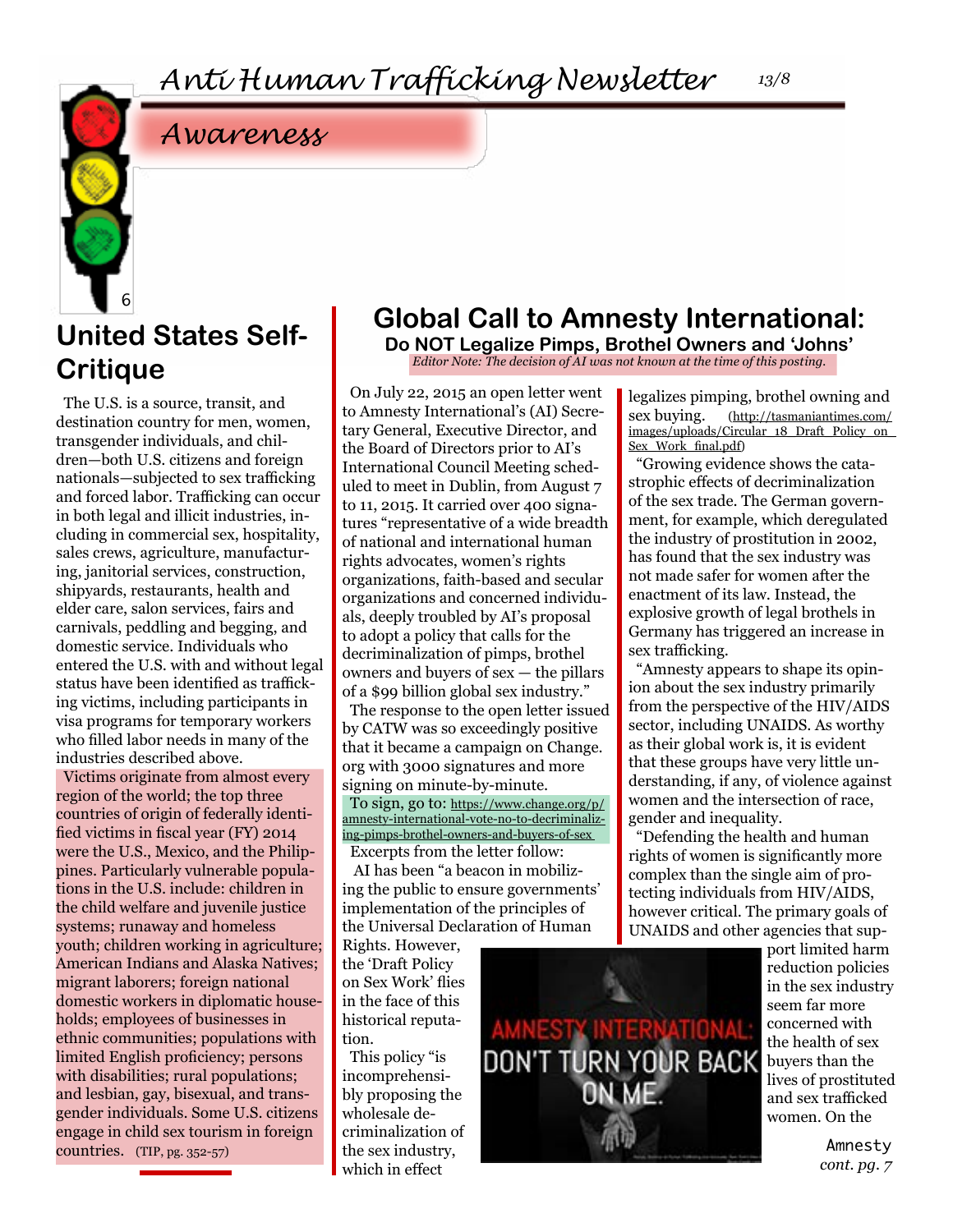#### *13/8*

### *Awareness*

### **Amnesty** *cont. from pg. 6*

7

other hand, medical professionals, including gynecologists and mental health providers, confirm that regardless of how a woman ends up in the sex trade, the abuse, sexual violence and pervasive injuries these women endure at the hands of their pimps and 'clients,' lead to life-long physical and psychological harm — and, too often, death.

"Moreover, international laws and covenants recognize the abuse of power over acutely vulnerable populations — the poor, the incested, the transgendered, the homeless — as a tool for the purpose of exploitation. Disenfranchised women of color, including Aboriginal, Native, First Nations, African-American and 'Scheduled Castes' women, are overwhelmingly represented among the prostituted and the sex trafficked. Every day, we combat male access to women's bodies through power and control, from female genital mutilation to forced marriage; from domestic violence to violation of reproductive rights. The exchange of money for such access does not eliminate the violence women face in the sex trade. It is unfathomable that a human rights organization of Amnesty's stature is failing to recognize prostitution as a cause and consequence of gender inequality.

"A primary way of protecting the human rights of commercially sexually exploited individuals is to provide comprehensive services and exit strategies, should they opt to leave the sex trade, and to hold their exploiters accountable. A number of governments have already passed legislation that reflects this gender and human rights framework.\* In a 2014 resolution, the European Parliament also recognized prostitution as a form of violence against women and an affront to human dignity, urging its members to pass laws that decriminalize solely those who sell sex and criminalize solely those who purchase it.

"Consequently, should Amnesty vote to support the decriminalization of pimping, brothel owning and sex buying, it will in effect support a system of gender apartheid, in which one category of women may gain protection from sexual violence and sexual harassment, and offered economic and educational opportunities; while another category of women, whose lives are shaped by absence of choice, are instead set apart for consumption by men and for the profit of their pimps, traffickers and brothel owners. Neither the Universal Declaration of Human Rights, nor international law dispenses any human being from enjoying a life free of violence and of dignity. We implore Amnesty to stand on the side of justice and equality for all.

The full text of the letter is found at: [http://catwinternational.org/Content/](http://catwinternational.org/Content/Images/Article/617/attachment.pdf ) [Images/Article/617/attachment.pdf](http://catwinternational.org/Content/Images/Article/617/attachment.pdf )

\*The 'Nordic' model adopted by Canada, Sweden, Norway and Iceland, and more recently, Northern Ireland, aims to punish clients without criminalizing those who have been driven into sex work. It contrasts with laws legalizing or decriminalizing sex work, which have been introduced in the Netherlands, Germany and New Zealand.

([http://www.catwinternational.org/Home/](http://www.catwinternational.org/Home/Article/617-over-400-global-advocates-issue-a-call-to-amnesty-) [Article/617-over-400-global-advocates-issue-a](http://www.catwinternational.org/Home/Article/617-over-400-global-advocates-issue-a-call-to-amnesty-)[call-to-amnesty-international-in-open-letter](http://www.catwinternational.org/Home/Article/617-over-400-global-advocates-issue-a-call-to-amnesty-))

### **Why Amnesty International's Resolution to Decriminalize the Sex Industry Is a Mistake**

Rachel Moran, CEO of 'Survivors of Prostitution-Abuse Calling for Enlightenment' (SPACE International') presented five reasons to oppose the AI Resolution.

- *1. In countries with legalized prostitution, sex trafficking increases.* ([http://www.spiegel.de/international/germa](http://www.spiegel.de/international/germany/human-trafficking-persists-despite-legality-of-prostitut)[ny/human-trafficking-persists-despite-legality](http://www.spiegel.de/international/germany/human-trafficking-persists-despite-legality-of-prostitut)[of-prostitution-in-germany-a-902533.html](http://www.spiegel.de/international/germany/human-trafficking-persists-despite-legality-of-prostitut))
- *2. Amnesty claims that prostitution and sex trafficking are different phenomena, but they are intrinsically linked.*

([http://www.urban.org/research/publication/](http://www.urban.org/research/publication/estimating-size-and-structure-underground-commercial-sex-e) [estimating-size-and-structure-underground](http://www.urban.org/research/publication/estimating-size-and-structure-underground-commercial-sex-e)[commercial-sex-economy-eight-major-us](http://www.urban.org/research/publication/estimating-size-and-structure-underground-commercial-sex-e)[cities/view/full\\_report\)](http://www.urban.org/research/publication/estimating-size-and-structure-underground-commercial-sex-e)

*3. Decriminalizing the commercial sex industry does not make it safe, because prostitution is inherently harmful, whether legal or illegal.*

Research in nine countries , found 60-75% of prostituted women were raped; 70-95% experienced physically assault; and 68% suffered post traumatic stress disorder, at levels similar to combat veterans or victims of state torture.

- *4. The sex trade is hugely profitable.*  Buying or purchasing sex, fuels a criminal market that destroys people.
- *5. Amnesty International's resolution does not address the successful 'Nordic Model Law', which sees commercial sex as a system of gender-based violence.*

In countries where it has been implemented the Nordic Model has led to a decrease in sex trafficking. The Nordic Model offers the best means of addressing the reality of sexual exploitation, by criminalizing the purchase of sex, but not the sale of sexual access. The law shifts criminal liability from people who are exploited, to those doing the exploiting. Pimping and running a brothel are illegal. Governments commit to addressing the needs of those exiting the sex trade.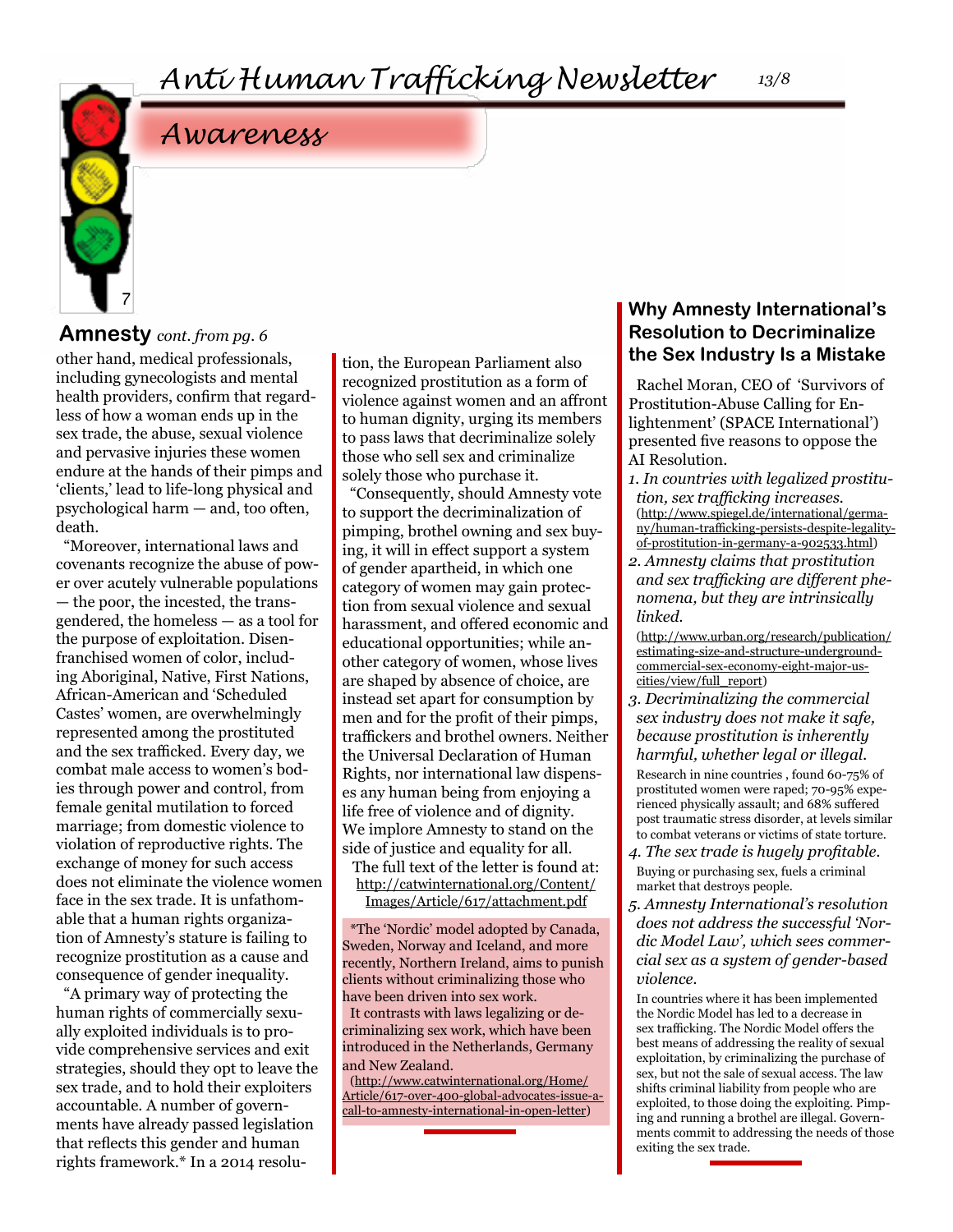

*Advocacy*

## **2015 TIP Report Tier Placement**

Legend:  $(+/-)$  indicates the number of tiers a country moved up  $(+)/$ down  $(-)$  since 2013; (s) special case. Countries which continue to violate the Child Soldier Protection Act (CSPA) are indicated by ‡ Tier 1 Countries whose governments fully comply with the Trafficking Victims Protection Act's (TVPA) minimum standards.

Armenia Australia Austria The Bahamas (+) Belgium Canada

Chile Czech Republic Denmark Finland France Germany

> Colombia Cote d'Ivoire Croatia Curacao Cyprus (+) Dominican Republic

Ecuador El Salvador Estonia Ethiopia Fiji Georgia Greece Guatemala Honduras Hong Kong Hungary India

Iceland Ireland Israel Italy Korea, South Luxembourg

Macedonia Netherlands New Zealand Norway Poland Portugal (+)

Slovak Republic Spain Sweden Switzerland Taiwan United Kingdom USA

Tier 2 Countries whose governments do not fully comply with the TVPA's minimum standards, but are making significant efforts to bring themselves into compliance with those standards.

| Afghanistan              |
|--------------------------|
| Albania                  |
| Angola (+)               |
| Argentina                |
| Aruba                    |
| Azerbaijan               |
| Bahrain $(+)$            |
| Bangladesh               |
| <b>Barbados</b>          |
| Benin                    |
| Bhutan                   |
| Bosnia & Herzegovina (+) |
| Brazil                   |
| Brunei                   |
| Cabo Verde               |
| Cameroon                 |
| Chad ‡                   |

Indonesia Iraq Japan Jordan Kazakhstan Kenya (+) Kiribati Kosovo Kyrgyzstan Republic Latvia Liberia Lithuania Macau Madagascar (+) Malawi Malta Mexico Micronesia Moldova Mongolia Montenegro Morocco (+) Mozambique Nepal Nicaragua (-) Niger Nigeria ‡ Oman Palau Panama (+) Paraguay Peru Philippines Romania Rwanda (+) Senegal

Serbia Seychelles Sierra Leone Singapore Slovenia (-) South Africa St. Lucia St. Maarten Swaziland Tajikistan Togo Tonga Turkey Uganda United Arab Emirates Uruguay (+) Vietnam Zambia

Tier 2 Watch List Countries whose governments do not fully comply with the TVPA's minimum standards, but are making significant efforts to bring themselves into compliance with those standards and:

a) The absolute number of victims of severe forms of trafficking is very significant or is significantly increasing;

b) There is a failure to provide evidence of increasing efforts to combat severe forms of trafficking in persons from the previous year; or c) The determination that a country is making significant efforts to bring itself into compliance with minimum standards was based on commitments by the country to take additional future steps over the next year.

| Antigua & Barbuda                                                                                                         | Congo $(ROC)$ (-)        | Haiti                | Namibia                | Suriname                     |  |
|---------------------------------------------------------------------------------------------------------------------------|--------------------------|----------------------|------------------------|------------------------------|--|
| Bolivia                                                                                                                   | Costa Rica (-)           | Jamaica              | Pakistan               | Tanzania                     |  |
| <b>Botswana</b>                                                                                                           | Cuba $(+)$               | Laos                 | Papua New Guinea $(+)$ | Timor-Leste                  |  |
| Bulgaria (-)                                                                                                              | Diibouti                 | Lebanon              | Oatar                  | Trinidad & Tobago (-)        |  |
| Burkina Faso (-)                                                                                                          | Egypt $(-)$              | Lesotho              | Saudi Arabia (+)       | Tunisia                      |  |
| Burma <sup>#</sup>                                                                                                        | Gabon $(-)$              | Malaysia $(+)$       | Solomon Islands        | Turkmenistan                 |  |
| Cambodia                                                                                                                  | Ghana (-)                | Maldives (-)         | Sri Lanka              | Ukraine                      |  |
| China (PRC)                                                                                                               | Guinea                   | Mali                 | St. Vincent & the Gren | Uzbekistan $(+)$             |  |
| Congo (DRC) $\pm$ (+)                                                                                                     | Guyana                   | Mauritius (-)        | Sudan ‡                |                              |  |
| Tier 3 Countries whose governments do not fully comply with the minimum standards, nor make significant efforts to do so. |                          |                      |                        |                              |  |
| Algeria                                                                                                                   | Comoros (-)              | Iran                 | Mauritania             | Venezuela                    |  |
| Belarus (-)                                                                                                               | <b>Equatorial Guinea</b> | Korea, North         | Russia                 | Yemen ‡                      |  |
| Belize $(-)$                                                                                                              | Eritrea                  | Kuwait               | South Sudan $\pm$ (-)  | Zimbabwe                     |  |
| Burundi (-)                                                                                                               | The Gambia               | Libya                | Syria $\pm$            | Somalia $(s)$ $\overline{*}$ |  |
| Cent. African Rep.                                                                                                        | Guinea-Bissau            | Marshall Islands (-) | Thailand               |                              |  |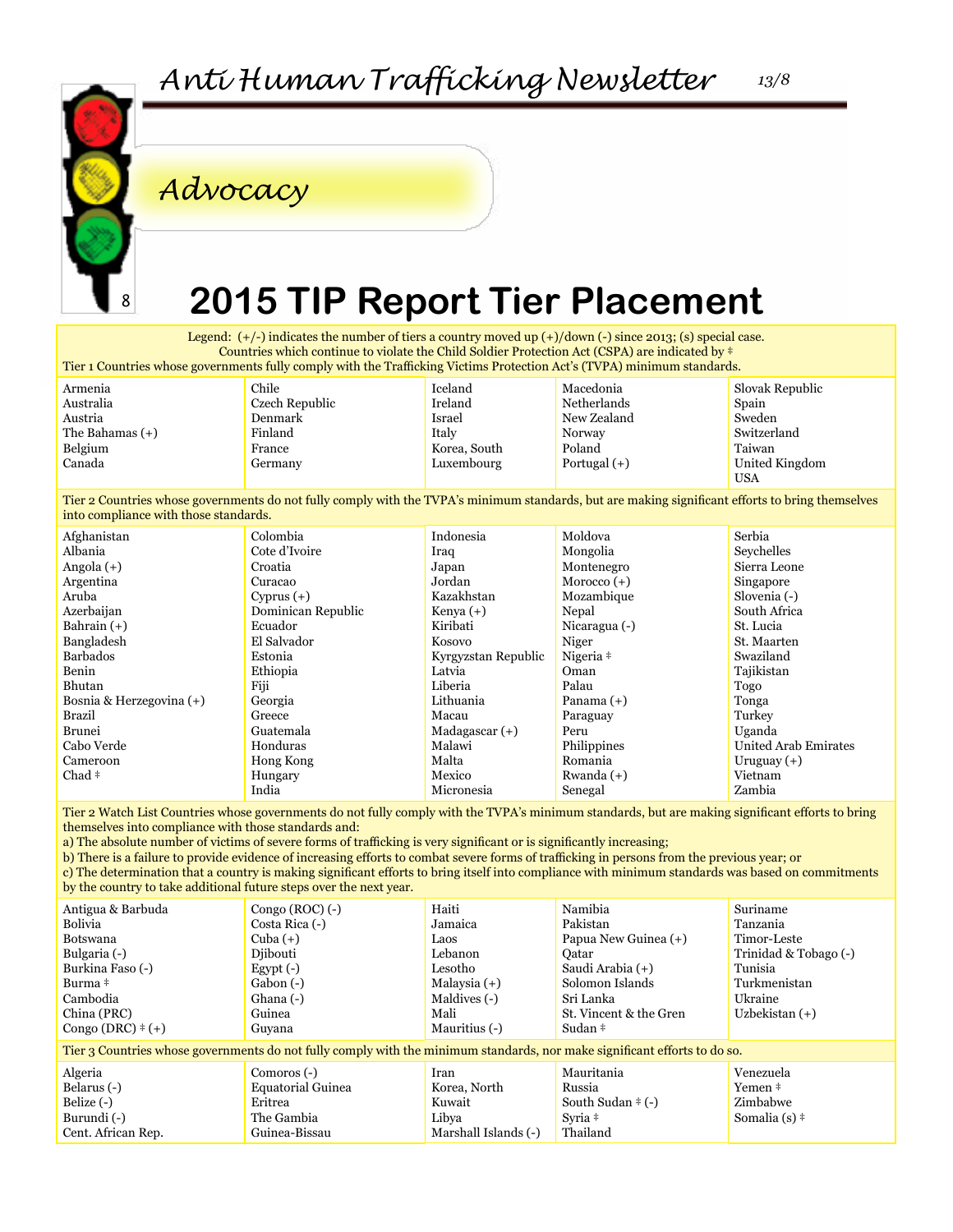## *Anti Human Trafficking Newsletter 13/8*



## *Advocacy*

## **TIP Heroes**

**Betty Pedraza Lozano, Colombia**

Since July 2003, Ms. Pedraza L. has served as the founder and director of Corporación Espacios de Mujer, a Colombian NGO that provides victim services to



adults, especially women, and children who suffer violence and abuse within the context of human trafficking and sexual exploitation. As director, she promotes and advocates for women's empowerment and victims' rights, as well as gender and human rights.

A native of Medellín, Ms. Pedraza L. focuses much of her attention in the Antioquia department, where virginity auctions, sex tourism, and child pornography are rampant, and women and children are often exploited in prostitution in the mining and tourism sectors. She coordinated an antitrafficking awareness campaign called "Porque se Trata de Ti," or "Because It's All about You," which provides educational information on prevention efforts, victim identification, and victim services. (TIP, pg. 40)

#### **Ameena Saeed Hasan, Iraq**

Ms. Hasan is a Yezidi Kurd, a former

member of the Iraqi Council of Representatives, and a fearless voice for the Yezidi religious minority in northern Iraq. This community



has been the target of the Islamic State of Iraq and the Levant (ISIL) since the summer of 2014 when they began kidnapping thousands of members of the Yezidi community, including women and girls who are subjected to forced marriages, sexual slavery, systematic rape, and domestic servitude.

Resolved to assist victims of some of the worst forms of human rights abuses and human trafficking, Ms. Hasan participated in an effort to create a registry of ISIL captives and the locations where they were being held. She also joined a team of activists sponsored by the Kurdistan Regional Government that has helped secure the release of approximately 100 former captives.

She participated as a civil society representative in the White House Summit to Counter Violent Extremism in February 2015 and delivered remarks on captive Yezidi women. (TIP, pg. 40)

#### **Gita Miruškina, Latvia**

Ms. Miruškina, an innovative lawyer for the Latvian NGO Safe House, has dedicated her life to assisting victims of human trafficking and enhancing the legal



understanding of trafficking in persons in Latvia and the European Union. As one of the principal NGOs working on trafficking in Latvia, Safe House works directly with sex and labor trafficking victims, assisting them with recovery and vital legal aid.

Ms. Miruškina also has been instrumental in alerting the European Union to the issue of "sham" or brokered marriages between European Union passport-holders and third-country nationals, arranged so the latter can become eligible for immigration benefits—a practice that often leads to

sex and labor trafficking, especially of women from Eastern Europe.

In the past six years, Ms. Miruškina assisted more than 150 trafficking victims and acted as their legal representative in 30 trials, including Latvia's first labor trafficking trial, a landmark case that is still ongoing. (TIP, pg. 41)

#### **Tony Maddox, United States**

Mr. Maddox is the Exec. Vice Pres. and Managing Dir. of CNN International (CNNi) and creator of the Freedom Project (CNN-FP), the



longest-running awareness and investigative campaign on modern slavery on a global news channel. CNNi launched the CNN-FP in 2011 to shine a spotlight on modern slavery, amplify the voices of survivors, highlight effective prevention and victim assistance efforts, and investigate the criminal enterprises involved. Mr. Maddox's personal conviction that combating trafficking is a shared responsibility was the catalyst for the concept behind the CNN-FP. Due to his dedication and relentless advocacy, what began as a yearlong project became a much longer commitment. The CNN-FP is celebrating its fifth year of production, and is one of the most successful and highly visible programming initiatives on CNNi.

Under Mr. Maddox's leadership, CNNi has enlisted dozens of correspondents and crews around the world and published more than 400 investigative stories on modern slavery. Various NGOs report that CNN-FP stories have led to more than 1,000 survivors receiving assistance, sparked more than \$24 million in donations to antitrafficking organizations globally, contributed to changing laws and corporate policies, and inspired new NGOs and grassroots campaigns around the world. CNNi currently reaches more than 291 million households and hotel rooms worldwide. (TIP, pg. 43)

([http://www.state.gov/j/tip/rls/](http://www.state.gov/j/tip/rls/tiprpt/2015/243365.htm) [tiprpt/2015/243365.htm\)](http://www.state.gov/j/tip/rls/tiprpt/2015/243365.htm)